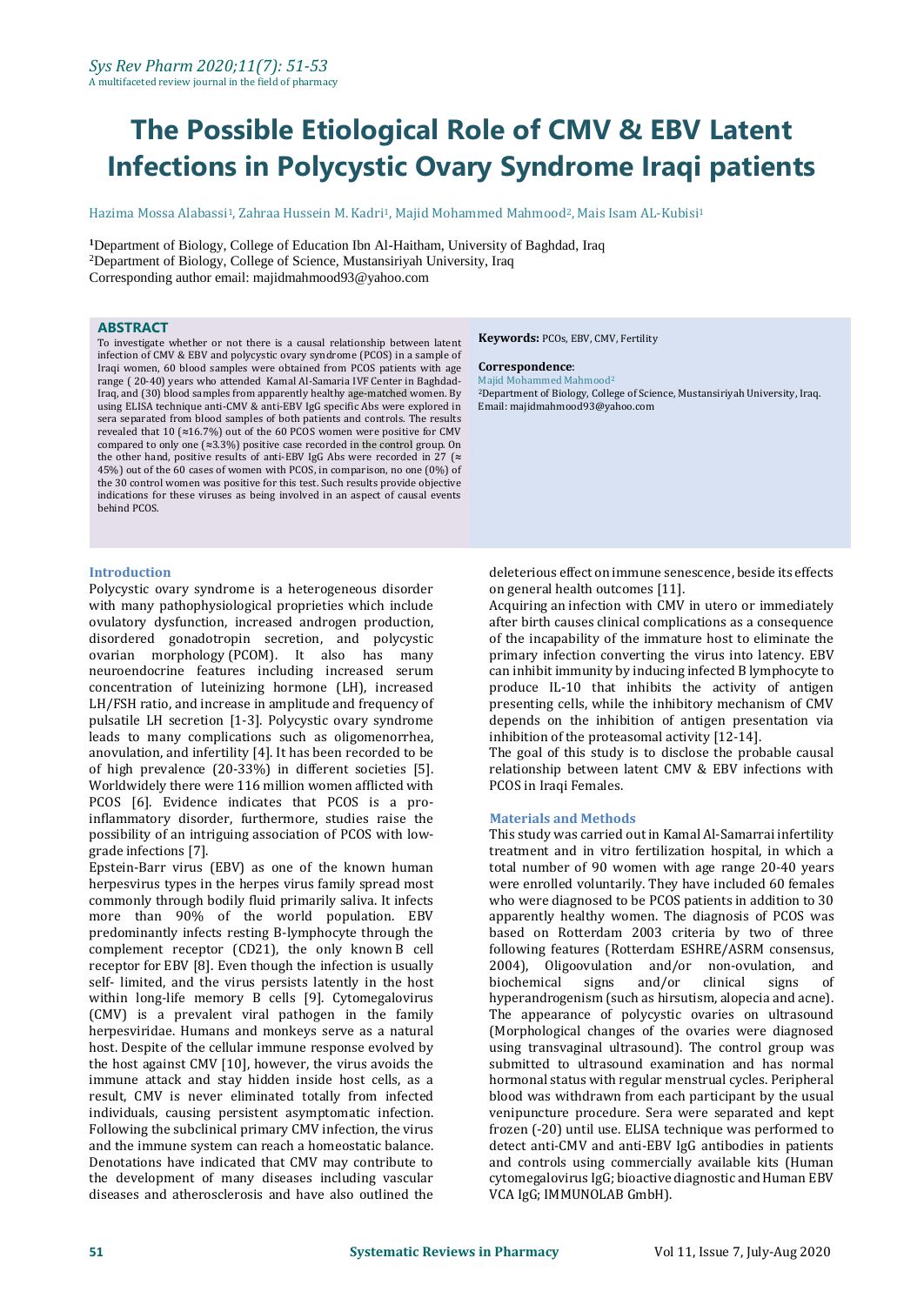### **Results and Discussion**

This study aimed to trace CMV & EBV latent Infections by detecting specific IgG Abs in sera of PCOS patients in comparison with healthy controls. The whole results are summarized in the table -1-and table -2-which demonstrate positive cases for CMV and EBV and the percentage distribution for both viruses. It has been recorded that 10 out of the 60 cases of PCOS patients, with a percentage of approximately 16.66%, were CMV positive compared to only one case (3.33%) recorded positive results among the 30 apparently healthy women.

| <b>Table 1.</b> Prevalence of anti-CMV Abs in patients with |  |  |
|-------------------------------------------------------------|--|--|
| PCOS and controls.                                          |  |  |

| Groups                                    | <b>CMV IgG</b>                |                            |
|-------------------------------------------|-------------------------------|----------------------------|
|                                           | <b>Serum</b>                  | Distribution of CMV<br>(%) |
| <b>Healthy</b><br>(Control)<br>$(No.=30)$ | $(1)$ +ve, $(29)$<br>$-ve$    | 3.33                       |
| <b>Patients</b><br>$(No.=60)$             | (10)<br>$+ve$ .<br>$(50)$ -ve | 16.66                      |

*(P=0.069)*

**Table 2.** Prevalence of anti-EBV Abs in patients with PCOS and controls.

| Groups                                    | <b>EBV IgG</b>             |                            |  |
|-------------------------------------------|----------------------------|----------------------------|--|
|                                           | <b>Serum</b>               | Distribution of EBV<br>(%) |  |
| <b>Healthy</b><br>(Control)<br>$(No.=30)$ | $(0) + ve, (30)$<br>-ve    | 0.00                       |  |
| <b>Patients</b><br>$(No.=60)$             | (27)<br>+ve.<br>$(33)$ -ve | 45.00                      |  |

*(P=0.000)*

On the other hand, anti-EBV IgG antibody recorded to be positive in 27 out of the 60 patients with a percentage of approximately 45% in comparison, no one (0%) of the control group member's revealed a positive result. Statistically, the difference was of significant importance  $(P = 0.000)$ .

One can be deduced that what accompanying these infections of chronic low-grade inflammatory events can stand behind some of the underlying causes of POCS. There were few other studies have dealt with the same topic, one of which was a study accused some other pathogens and by using a microimmunofluorescence test it detected anti-Chlamydia pneumonia and anti-Chlamydia trachomatis specific IgG Abs in POCS patients.

The study suggested that chronic inflammation accompany chlamydial infection could contribute to the pathogenic process that leads to the metabolic and hormonal disorders of PCOS [15].

In the same context different relevant studies referred to the inflammatory bases of PCOS [16, 17]. Some other studies directed attention to *Helicobacter pylori*, as the researchers found significantly higher seropositivity in PCOS patients in comparison to that in controls [18, 19].

## **Conclusion**

Chronic low-grade Inflammation which associates CMV and EBV may contribute one way or another in hormonal and metabolic disorders, involving the hypothalamic pituitary adrenal (HPA) axis our central stress response system, that contributes to the emergence of PCOS.

## **REFERENCES**

- 1. Tsilchorozidou, T., Overton, C., & Conway, G. S. (2004). The pathophysiology of polycystic ovary syndrome. *Clinical* endocrinology, 60(1), 1-17. https://doi.org/10.1046/j.13652265.2003.01842.x
- 2. Banaszewska, B., Spaczynski, R. Z., Pelesz, M., & Pawelczyk, L. (2003). Incidence of elevated LH/FSH ratio in polycystic ovary syndrome women with normo-and hyperinsulinemia. *Rocz Akad Med Bialymst*, *48*(1), 131-4.
- 3. Mobeen, H., Afzal, N., & Kashif, M. (2016). Polycystic ovary syndrome may be an autoimmune disorder. *Scientifica*, *2016*. https://doi.org/10.1155/2016/4071735
- 4. Sedighi, S., Akbari, S. A. A., Afrakhteh, M., Esteki, T., Majd, H. A., & Mahmoodi, Z. (2015). Comparison of lifestyle in women with polycystic ovary syndrome and healthy women. *Global journal of health science*, *7*(1), 228. https://dx.doi.org/10.5539%2Fgjhs.v7n1p228
- 5. Sirmans, S. M., & Pate, K. A. (2014). Epidemiology, diagnosis, and management of polycystic ovary syndrome. *Clinical epidemiology*, 6, 2. https://dx.doi.org/10.2147%2FCLEP.S37559
- 6. Wolf, W. M., Wattick, R. A., Kinkade, O. N., & Olfert, M. D. (2018). Geographical prevalence of polycystic ovary syndrome as determined by region and race/ethnicity. *International journal of environmental research and public health*, *15*(11), 2589. https://doi.org/10.3390/ijerph15112589
- 7. Young, L. S., Yap, L. F., & Murray, P. G. (2016). Epstein– Barr virus: more than 50 years old and still providing surprises. *Nature Reviews Cancer*, 16(12), 789. https://doi.org/10.1038/nrc.2016.92
- 8. Amon, W. (2005). Farrell PJ. *Rev Med Virol*, *15*, 149- 156.
- 9. Lefkowitz, E. J., Dempsey, D. M., Hendrickson, R. C., Orton, R. J., Siddell, S. G., & Smith, D. B. (2018). Virus taxonomy: the database of the International Committee on Taxonomy of Viruses (ICTV). *Nucleic acids research*, *46*(D1), D708-D717. https://doi.org/10.1093/nar/gkx932
- 10. Miller-Kittrell, M., & Sparer, T. E. (2009). Feeling manipulated: cytomegalovirus immune manipulation. *Virology journal*,  $6(1)$ , 1-20. https://doi.org/10.1186/1743-422X-6-4
- 11. La Rosa, C., & Diamond, D. J. (2012). The immune response to human CMV. *Future virology*, *7*(3), 279- 293. https://doi.org/10.2217/fvl.12.8
- 12. Jackson, S. E., Redeker, A., Arens, R., Van Baarle, D., van Den Berg, S. P., Benedict, C. A., ... & Wills, M. R. (2017). CMV immune evasion and manipulation of the immune system with aging. *Geroscience*, *39*(3), 273- 291.https://doi.org/10.1007/s11357-017-9986-6
- 13. Pawelec, G., Akbar, A., Beverley, P., Caruso, C., Derhovanessian, E., Fülöp, T., ... & Kern, F. (2010). Immunosenescence and Cytomegalovirus: where do we stand after a decade?. *Immunity & Ageing*, *7*(1), 13. <https://doi.org/10.1186/1742-4933-7-13>